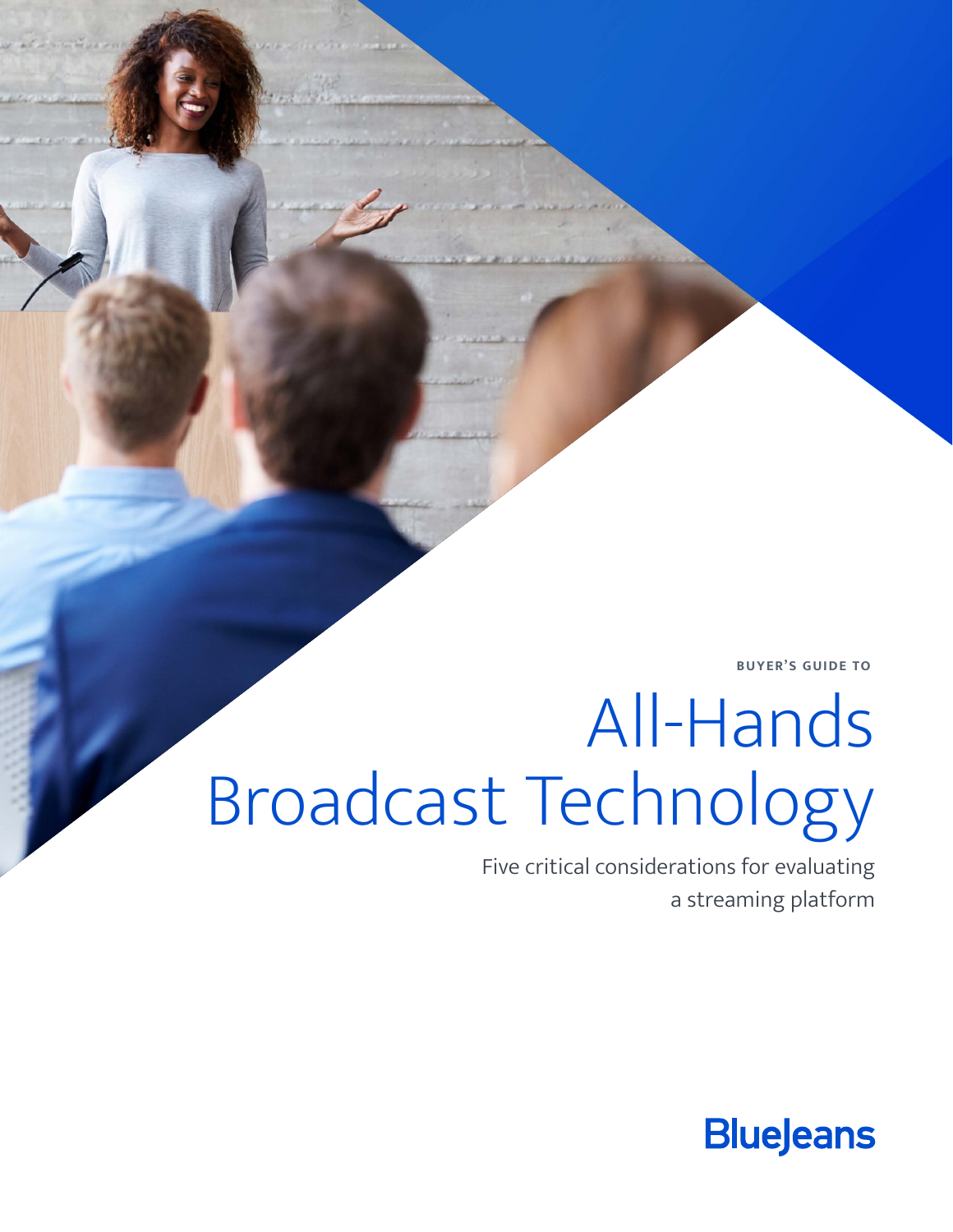# Elevate Your All-Hands Experience

If you're looking to transform your next company all-hands meeting into an engaging, interactive event, this guide is for you. Over the next few pages, you will learn about the latest all-hands and events technology, how it aligns with your infrastructure, and how these solutions improve employee engagement, enhance executive communication, and increase organizational productivity. When it comes to choosing a new all-hands solution, this guide includes everything you need to make an informed decision.

#### **Driving Employee Engagement in the Digital Era**

According to a recent study by Forbes\*, 32% of employee loyalty is the result of trust in the management team. Because trust depends on the transparent exchange of information, employees need more effective methods for asking questions and engaging with senior team members. When employees hold leadership accountable, trust expands across the organization and engagement can increase worldwide.

In today's digital world, consumers relish the opportunity to use digital communications to participate in an ongoing dialogue with their favorite brands. Similarly, employees expect the same types of opportunities to engage with their employer. This is especially critical for large organizations that struggle to unify their regionally dispersed teams.

This dynamic presents the perfect opportunity to create a stronger sense of community and, more specifically, a business case for implementing a genuinely interactive, all-hands meeting experience that is a game changer for employee engagement and, ultimately, a critical driver of productivity.

#### **What's an All-Hands Meeting?**

All-hands meetings, sometimes called town halls, are recurring company-wide gatherings where employees have the opportunity to see, hear, and interact with their CEO and other corporate leaders. An all-hands meeting provides an open forum to communicate strategic vision, deliver business updates, celebrate milestones, and respond to real-time questions from employees.

\* ["Research Shows The Quickest Way To Build Trust With Your Employees,"](https://www.forbes.com/sites/markmurphy/2018/06/17/research-shows-the-quickest-way-to-build-trust-with-your-employees/#38ff27e86757) Mark Murphy, Forbes.com, June 17, 2018.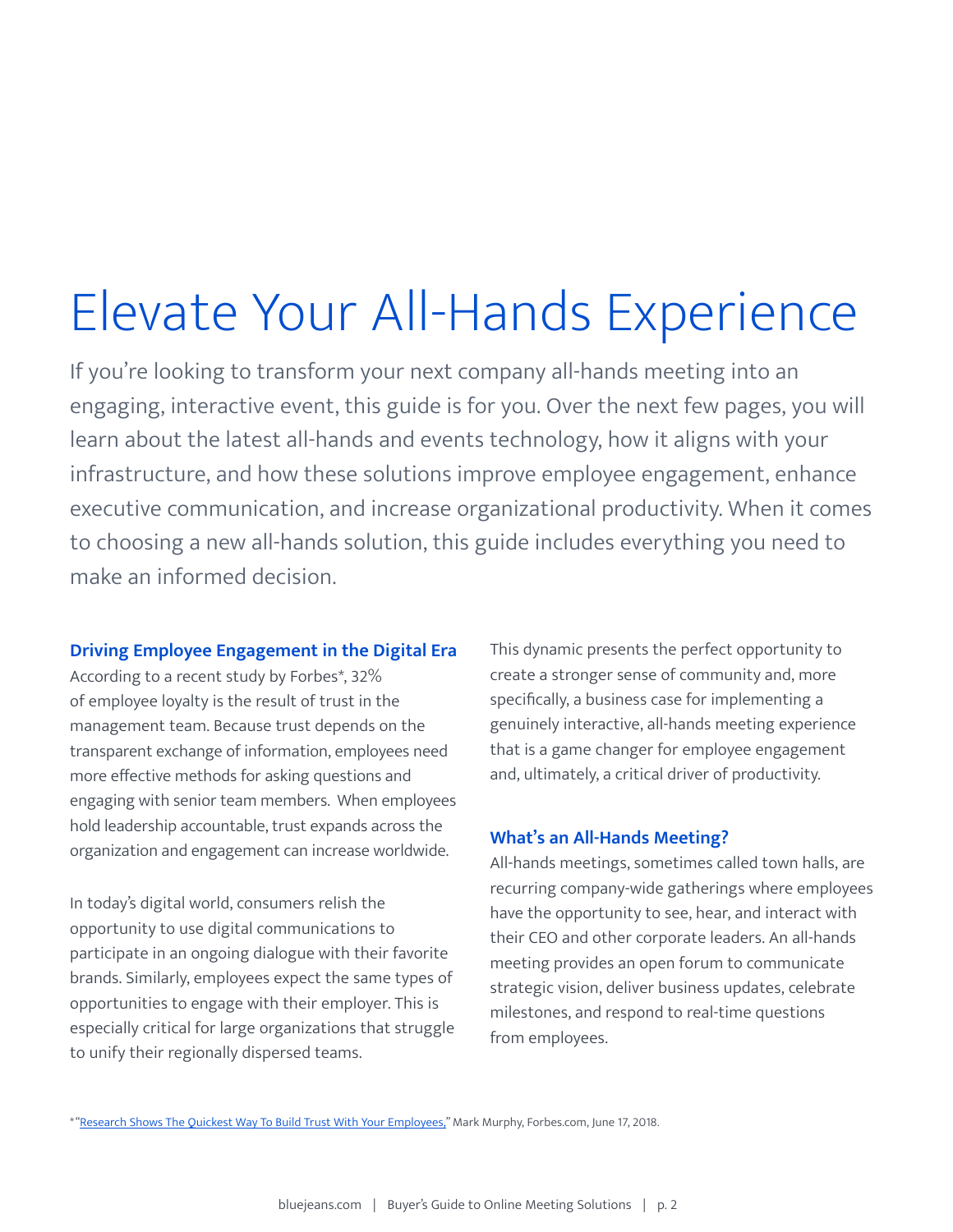All-hands meetings improve company culture and help strengthen employees' purpose within the organization. These meetings help people, who may not work together on a daily basis, foster a greater sense of togetherness on both a personal and professional level. For CEOs and corporate leaders, allhands meetings provide the most important platform to share their vision, build trust, and align employees with business strategy. When done right, all-hands meetings are vital for bringing as many employees and stakeholders together in "one place" at the same time.

As the number of dispersed office locations as well as remote employees increase, there's demand for more inclusive and engaging all-hands meetings that allow employees to actively participate with ease. This requires technology that allows corporate leaders to see their employees and gives employees muchdesired face time with the CEO. To this end, enterprises are always looking for new ways to grow the all-hands experience to improve transparency and engagement.

Technological innovations have unleashed an entirely new set of capabilities for transforming all-hands meetings from traditional in-person, auditoriumbased events to real-time, multi-location ones. These large meetings are typically facilitated by basic audio, web, and video conferencing services to create a virtual, enterprise-wide experience. That said, even organizations that have adopted this approach still struggle with several key issues that compromise the success of their all-hands meetings.

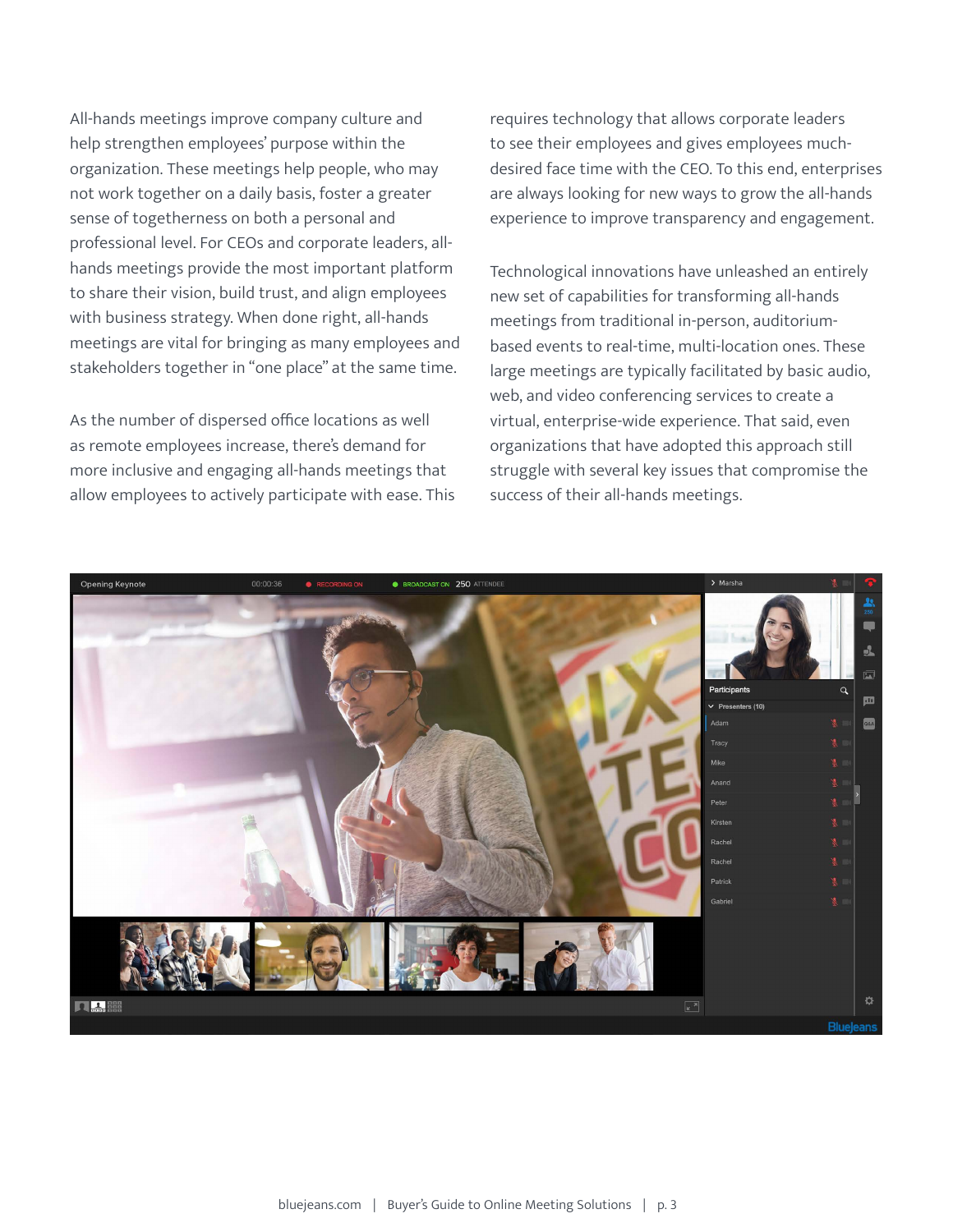# Four Key Challenges with All-Hands Technology

# Limited Participation

When organizations deploy basic audio and web conferencing services for their all-hands meetings, they often serve as a one-way platform for executives to communicate a message or present some content to the organization, but fail to provide a sufficient mechanism for the leadership team to engage with employees using a more interactive approach.

## Cost Prohibitive

For organizations wanting to leverage live video to broadcast their all-hands meetings, the production costs have historically been significant. To manage a successful event, organizations were required to hire production teams to come on-site with expensive video equipment and specialized live streaming tools to share the feed with employees.

## Poor Connectivity

The nature of virtual all-hands meetings requires large numbers of employees to join the meeting from their desk or a remote location, thereby putting a considerable strain on the network and potentially limiting accessibility to employees who are not present on-site.

## Minimal Insights

Basic audio, web, and video conferencing tools may provide administrators with the number of participants that joined the all-hands meeting, but they typically fail to provide value-added insights that truly measure engagement and meeting effectiveness. Without a proper understanding of meeting participation and quality, it's challenging to continuously improve the experience.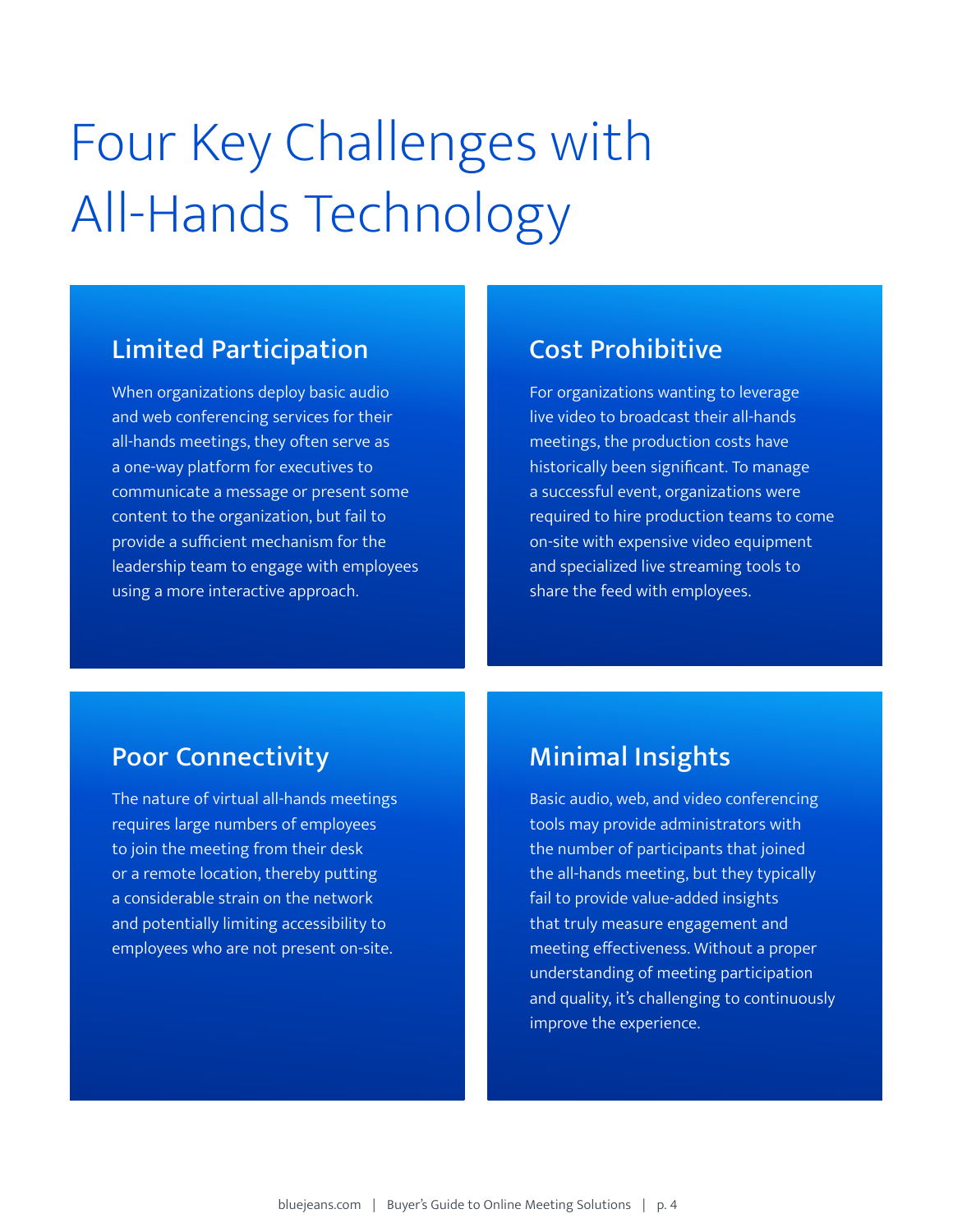Gradually, organizations have made progress when it comes to digitizing their all-hands meetings, but there's room for improvement. Those seeking a higher impact experience should explore interactive livestreaming solutions that bolster engagement, while creating an experience that ensures optimal meeting quality for everyone.

#### **Best-in-Class All-Hands Meetings: Interactive Livestreaming**

Today's enterprise-grade, interactive livestreaming solutions provide more functionality with a higher degree of agility and reliability. Built for superior

interactivity, these tools and services are more dynamic, easy to use, provide comprehensive event management, user analytics, and are much less expensive than their predecessors. As forward-thinking companies put more of a premium on user experience, leveraging modern interactive livestreaming technology for all-hands meetings will keep employees energized, united, and informed. Additionally, this technology gives every employee a voice by encouraging them to ask questions, share insights, and engage with leadership while being seen and heard by the entire organization.

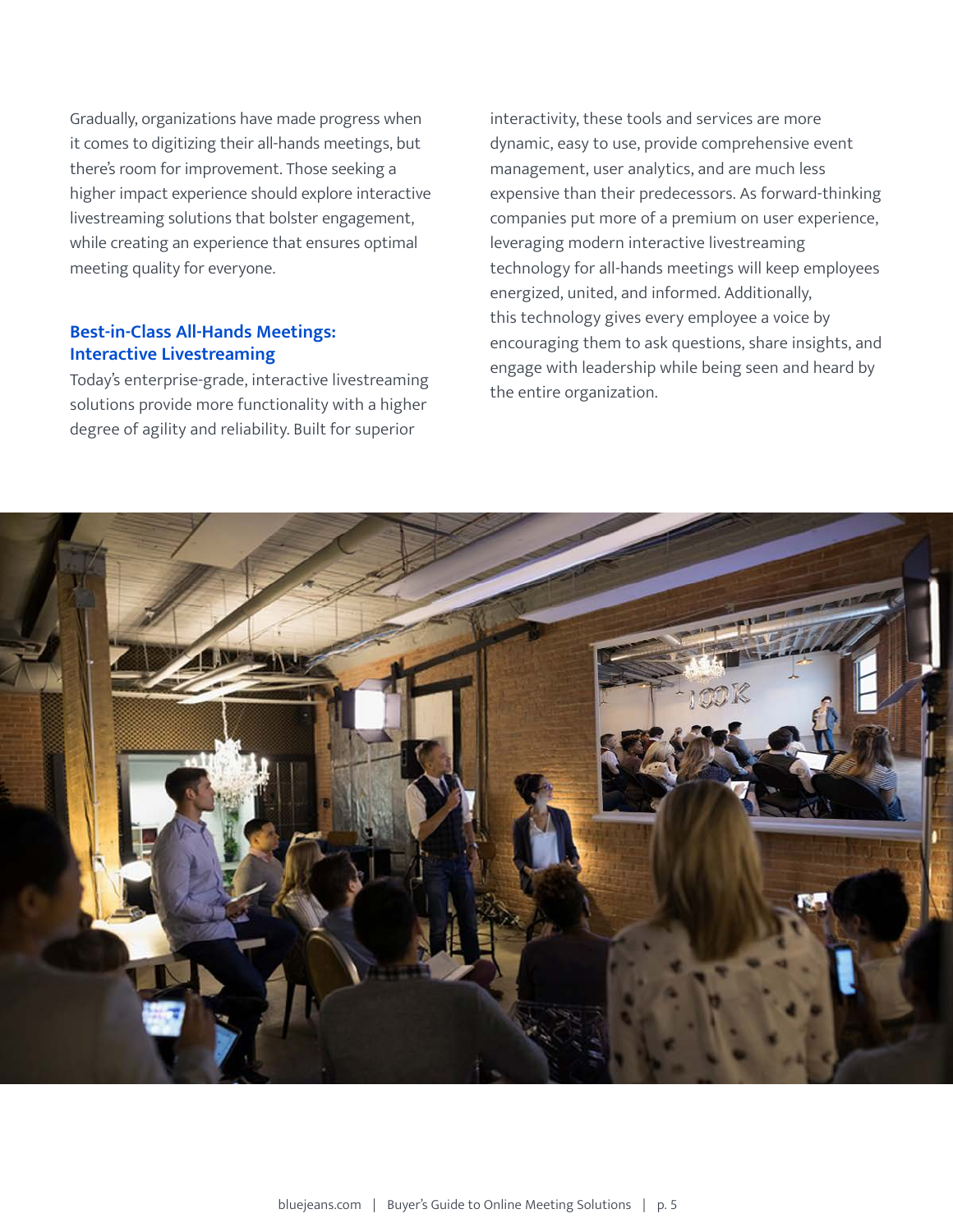# Five Critical Considerations for Evaluating an All-Hands Platform

### **1.How do I keep my audience's attention during the event?**

Live video presentations are a great place to start. If audience members can see the presenters, it immediately creates a face-to-face connection. This is something audio-only events fail to achieve. Rather than a single person speaking from one location off camera, interactive livestreaming provides a platform that supports broadcasts from multiple locations, with multiple, on-camera presenters. Also, interactivity options make a major difference in raising the interest level among attendees. The most effective all-hands meetings provide employees a chance to engage directly with leadership teams and executives. Look for a solution that gives participants the chance to raise their hand and address presenters on camera. Also, chat, polling, and Q&A features encourage an open forum for discussion. All of these participation options humanize executive presenters while opening the door to building a more trustworthy relationship with employees across the organization.

### **2. Is it easy for attendees and presenters to join the event?**

If getting attendees to join the event is a challenge, then the success of the event is in jeopardy from the outset. When evaluating a solution, the join options must be flexible and easy. Ensure that your interactive livestreaming solution offers templatized calendar invitations that serve easy join links, without having to copy and paste any passcodes. Equally important is removing the barriers to entry for anyone who clicks

your join link. Look for download-free options, rather than an interactive livestreaming solution that requires attendees to install a desktop app before joining.

#### **3. What devices or endpoints are supported for the event?**

Rather than only allowing individuals to join an all-hands meeting from their desk, why not give teams the choice to watch and participate in a group setting? The best all-hands solutions connect attendees and presenters through conference room systems, mobile devices, laptops and desktops. When employees control how they join an all-hands meeting, they're rewarded with the best user experience possible. Specifically, joining from within a conference room with other colleagues elevates the sense of community and promotes a higher engagement level. The same goes for presenters. If speakers appear in a conference room, the team setting immediately makes the event feel conversational and less like they are giving a lecture.

#### **4. What level of control should we have during the interactive livestream?**

To ensure high production quality, many enterprisegrade, all-hands solutions include administrator and moderator dashboards to facilitate the event. These tools make a world of difference for event organizers in need of comprehensive management features on the backend while executives present to employees. This is a critical component of any interactive livestreaming solution and is often the reason organizations evaluate new, all-hands technology.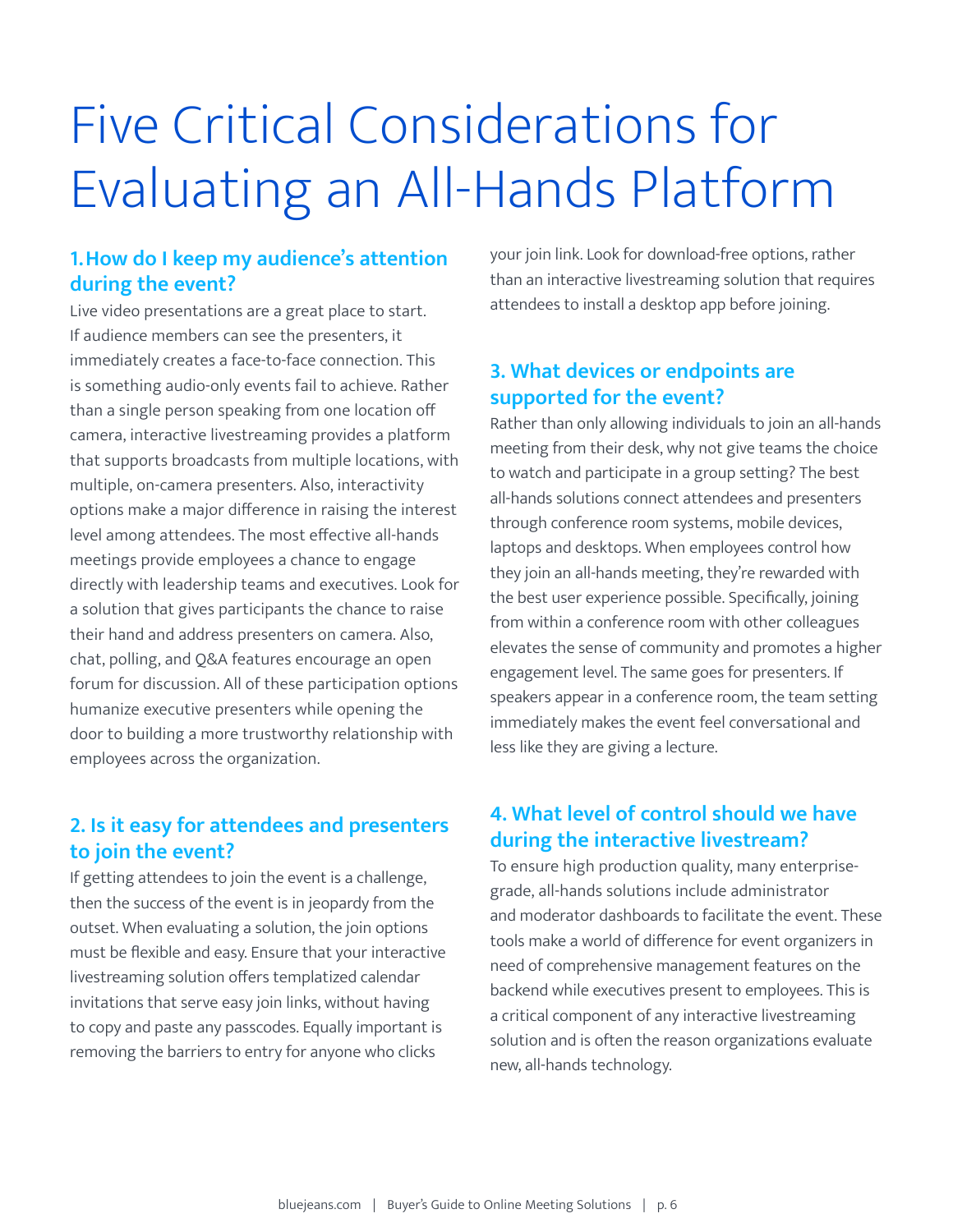For example, if audio interruptions threw your last town hall into a tailspin, it won't happen again with modernized event controls. Likewise, if local bandwidth limitations are a challenge, top-ranking all-hands solutions include bandwidth management options to ensure high-quality video streaming while avoiding network stress and pixelated images. Your next solution should include the ability to enable/disable speaker audio and video, facilitate presenter-only chat, deliver connection analytics, promote/demote speakers, send event announcements, and more.

### **5. Can I monitor attendance rates and usage?**

The best interactive livestreaming solutions come with built-in event analytics and live service intelligence for administrators. From a centralized dashboard, IT teams have a 360-degree view of attendance, host details, endpoint information, connectivity, overall system health, and a summary of audience feedback.

#### **Modernize Your All-Hands Events**

As companies scale, they depend on regular all-hands meetings to virtually connect employees, provide updates on company goals and rally everyone around corporate culture. However, traditional webinars or disjointed all-hands using old audio conferencing tools are often lackluster and fail to deliver the outcomes executive teams expect. Livestreaming large scale events through a modern, interactive events platform increases their impact for all attendees, no matter where they are.

Not every tool is going to be a good fit. Consider trial periods to determine which ones best suit your needs. Getting the right interactive livestreaming technology to support better connectivity and promote engagement with leadership — and the broader organization — is one of the biggest factors for making every attendee feel like they are aligned to the corporate strategy and collectively working together toward the same goal.

BlueJeans Events combines the collaborative features of a meetings platform with the scalability of a broadcast — connecting live speakers with large audiences through an immersive video experience. Confidently host up to 15,000 attendees with download-free, highly interactive livestreaming to and from any endpoint in the world.

### **[Start your free 30-day trial](http://www.bluejeans.com/trial) at [bluejeans.com/trial/experience](https://www.bluejeans.com/trial/experience)**